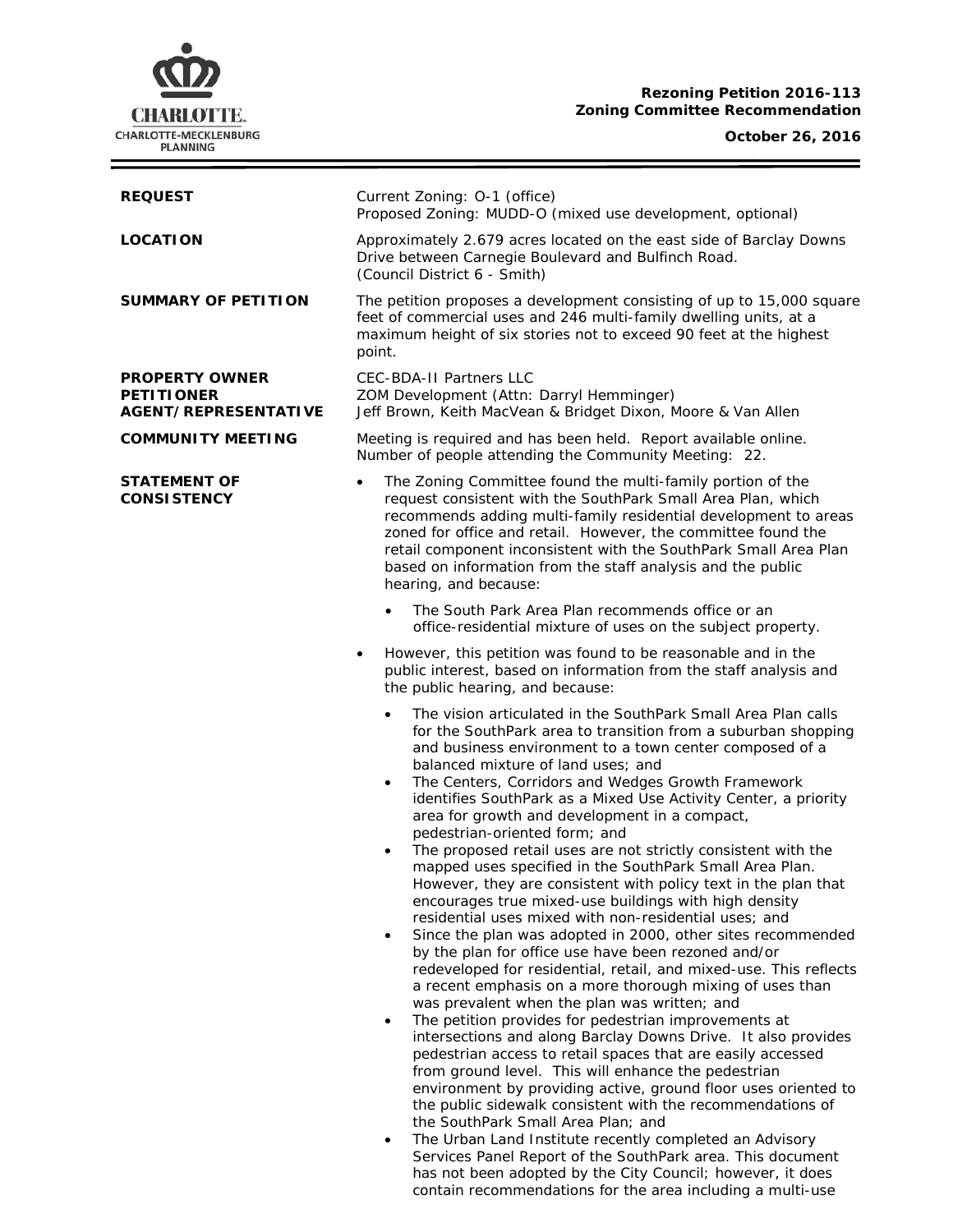|                                          | path (loop) of eight to 15 feet in width and a minimum of ten<br>to 15 feet where there is outdoor dining and connections<br>between people and places. The site plan preserves the<br>15-foot planting strip, provides a 12-foot wide sidewalk, public<br>gathering spaces, and ground level retail uses along Barclay<br>Downs Drive:                                                                                                                                                                                                                                                                                                                                                                                                                                                                                                                                                                                                                                                                                                                                                                                                                                                                                                                                                                                                                                                                                                                                                                                                                                                                                                                                                                                                                                                                                    |
|------------------------------------------|----------------------------------------------------------------------------------------------------------------------------------------------------------------------------------------------------------------------------------------------------------------------------------------------------------------------------------------------------------------------------------------------------------------------------------------------------------------------------------------------------------------------------------------------------------------------------------------------------------------------------------------------------------------------------------------------------------------------------------------------------------------------------------------------------------------------------------------------------------------------------------------------------------------------------------------------------------------------------------------------------------------------------------------------------------------------------------------------------------------------------------------------------------------------------------------------------------------------------------------------------------------------------------------------------------------------------------------------------------------------------------------------------------------------------------------------------------------------------------------------------------------------------------------------------------------------------------------------------------------------------------------------------------------------------------------------------------------------------------------------------------------------------------------------------------------------------|
|                                          | By a 6-0 vote of the Zoning Committee (motion by Majeed seconded<br>by Wiggins).                                                                                                                                                                                                                                                                                                                                                                                                                                                                                                                                                                                                                                                                                                                                                                                                                                                                                                                                                                                                                                                                                                                                                                                                                                                                                                                                                                                                                                                                                                                                                                                                                                                                                                                                           |
| <b>ZONING COMMITTEE</b><br><b>ACTION</b> | The Zoning Committee voted 6-0 to recommend APPROVAL of this<br>petition with the following modifications:                                                                                                                                                                                                                                                                                                                                                                                                                                                                                                                                                                                                                                                                                                                                                                                                                                                                                                                                                                                                                                                                                                                                                                                                                                                                                                                                                                                                                                                                                                                                                                                                                                                                                                                 |
|                                          | Land Use<br>1. Reduced the number of dwelling units from 266 to 246 units.<br><b>Site and Building Design</b><br>2. Committed to amend Note 3c to prohibit all accessory<br>drive-through service windows. The note was amended but a<br>typographical error was made that the petitioner will correct.<br>3. Amended the note under "General Design Guidelines" to remove<br>reference to transition zone and clarified the encroachment<br>allowed into the setback above the first story. Provided a<br>maximum distance of two feet that balconies may encroach into<br>the setback.<br>4. Provided additional description and graphical depictions for "focal<br>points" at the corners of the building referenced in Note 6m. The<br>graphics show examples of the proposed physical features to be<br>used.<br>5. Amended the building height from six stories not to exceed 96<br>feet to six stories not to exceed 90 feet at the highest point.<br>6. Added a note specifying that plazas and open space areas<br>identified on Sheet RZ-3A will remain open for the public use and<br>enjoyment and not be leased or assigned for exclusive use of the<br>tenants/owners.<br>7. Amended Note 6a under "Design Guidelines" to limit the<br>percentage of the building exterior to be comprised of EIFS<br>materials.<br>8. Added a note specifying that a transition zone with an average<br>width of four feet will be provided between the building face and<br>the ten-foot sidewalk along Carnegie Boulevard and Bulfinch<br>Road. Stairs, porches, and stoops may encroach into the<br>transition zone or it may be used for enhanced landscaping.<br>9. Provided additional sheets depicting the proposed pedestrian<br>enhancements.<br>10. Provided concept renderings with the elevations from the mall |
|                                          | parking lot.<br>Transportation                                                                                                                                                                                                                                                                                                                                                                                                                                                                                                                                                                                                                                                                                                                                                                                                                                                                                                                                                                                                                                                                                                                                                                                                                                                                                                                                                                                                                                                                                                                                                                                                                                                                                                                                                                                             |
|                                          | 11. Changed notes committing to improvements that require approval<br>from a private entity (41, 4lb, 4lc, 4llc, 5d) so that a letter of<br>authorization from private entities will be required to be<br>submitted along with construction plans and provided equivalent<br>alternative commitments in the form of enhanced pedestrian<br>realm features or an increase in the contribution towards<br>pedestrian improvements on Barclay Downs Drive.<br>12. Revised the site plan to eliminate the requirement for doors to be                                                                                                                                                                                                                                                                                                                                                                                                                                                                                                                                                                                                                                                                                                                                                                                                                                                                                                                                                                                                                                                                                                                                                                                                                                                                                          |
|                                          | recessed when the sidewalk is at least 12 feet and the door does<br>not swing into the 12-foot clear zone.<br>13. Included a note stating that any sidewalk dining will be located<br>behind and outside of the 12-foot sidewalk clear path along<br>Barclay Downs Drive.<br>14. Revised the site plan to show the future right-of-way line at the                                                                                                                                                                                                                                                                                                                                                                                                                                                                                                                                                                                                                                                                                                                                                                                                                                                                                                                                                                                                                                                                                                                                                                                                                                                                                                                                                                                                                                                                         |
|                                          | back of sidewalk.<br>15. Amended Note 9 to commit to providing and constructing a new<br>waiting pad for the existing bus stop on Barclay Downs Drive<br>according to standard detail (60.01B) for the requested bus stop                                                                                                                                                                                                                                                                                                                                                                                                                                                                                                                                                                                                                                                                                                                                                                                                                                                                                                                                                                                                                                                                                                                                                                                                                                                                                                                                                                                                                                                                                                                                                                                                  |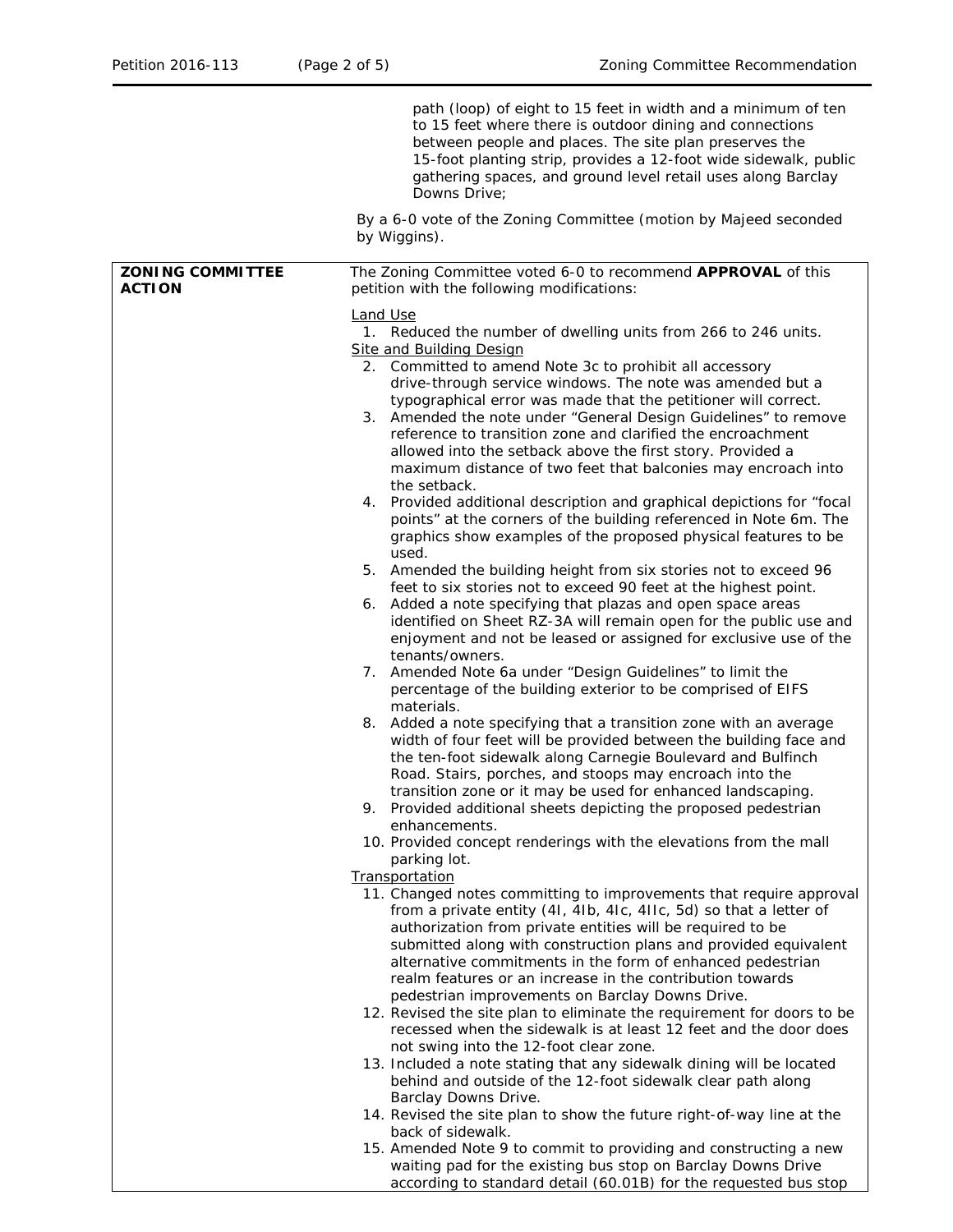|                                              | pad.<br><b>REQUESTED TECHNICAL REVISIONS</b>                                                                                                                                                                                                                                                                                                                                                                                                                                                                                                                                                            |
|----------------------------------------------|---------------------------------------------------------------------------------------------------------------------------------------------------------------------------------------------------------------------------------------------------------------------------------------------------------------------------------------------------------------------------------------------------------------------------------------------------------------------------------------------------------------------------------------------------------------------------------------------------------|
|                                              | Transportation<br>16. Defined "reasonable duration of time" in Note 5d as a period of<br>six months from Council approval of the rezoning petition.<br>17. Added a note specifying dedication and fee simple conveyance of<br>all right-of-way to the City before the site's first building<br>certificate of occupancy is issued.<br>18. Amended Note 5L to remove specification of "outdoor sidewalk<br>dining" to be generalized to any private uses to be located outside<br>of the 12-foot sidewalk that should be public right-of-way.<br>Other                                                   |
|                                              | 19. Changed references to restaurants to EDEEs.<br>20. Corrected spelling of Runnymede Road in Note 4d.<br>21. Provided a vicinity map on the site plan.<br>22. Modified labels on the site plan for connections to the mall site.<br>23. Amended Note9 to state, "Where dimensions exceed existing or<br>proposed right-of-way limits, a permanent easement will be<br>provided for the bus stop."<br>24. Amended Note 41a. to change "wau" to "way."<br>25. Labeled the street names on the site plan sheets.<br>26. Added the section letter "d." for the "Barclay Downs Sidewalks<br>under Note 41. |
| <b>VOTE</b>                                  | Motion/Second:<br>Eschert / Labovitz<br>Yeas:<br>Eschert, Labovitz, Majeed, Spencer, Watkins, and<br>Wiggins<br>None<br>Nays:<br>Absent:<br>Lathrop<br>Recused:<br>None                                                                                                                                                                                                                                                                                                                                                                                                                                 |
| <b>ZONING COMMITTEE</b><br><b>DISCUSSION</b> | Staff provided a summary of the petition and the changes since the<br>hearing. Staff stated that the multi-family portion of the project is<br>consistent with the adopted area plan and the retail portion is<br>inconsistent with the future land use map. Staff noted that one item<br>was listed as outstanding on the Committee's agenda and asked CDOT<br>staff to explain the details.                                                                                                                                                                                                           |
|                                              | CDOT staff explained that the issue was a request for an improvement<br>that was identified in the TIA (traffic impact analysis). The petitioner<br>declined to provide the improvement. CDOT felt the pedestrian<br>improvements that the petitioner committed to are sufficient and they<br>are not pursuing the request.                                                                                                                                                                                                                                                                             |
|                                              | A Commission member stated that she liked the proposed<br>improvements to the open spaces and encouraged the developer to<br>make the areas ADA accessible especially at the corners.                                                                                                                                                                                                                                                                                                                                                                                                                   |
|                                              | Another Commission member asked staff to clarify what the new rear<br>rendering shows. Staff pointed out the rendering and explained that<br>the graphic depicts the proposed view from the mall's parking lot.                                                                                                                                                                                                                                                                                                                                                                                         |
|                                              | A Commission member asked who held the responsibility for the ADA<br>improvements. Staff responded that the changes would the developer's<br>responsibility and the City would make sure the improvements were<br>implemented correctly. There was no further discussion of the petition.                                                                                                                                                                                                                                                                                                               |
| <b>STAFF OPINION</b>                         | Staff agrees with the recommendation of the Zoning Committee.                                                                                                                                                                                                                                                                                                                                                                                                                                                                                                                                           |

### **FINAL STAFF ANALYSIS (Pre-Hearing Analysis online at [www.rezoning.org\)](http://www.rezoning.org/)**

# **PLANNING STAFF REVIEW**

# • **Proposed Request Details**

- The site plan accompanying this petition contains the following provisions:
- Allows up to 246 multi-family residential dwelling units and up to 15,000 square feet devoted to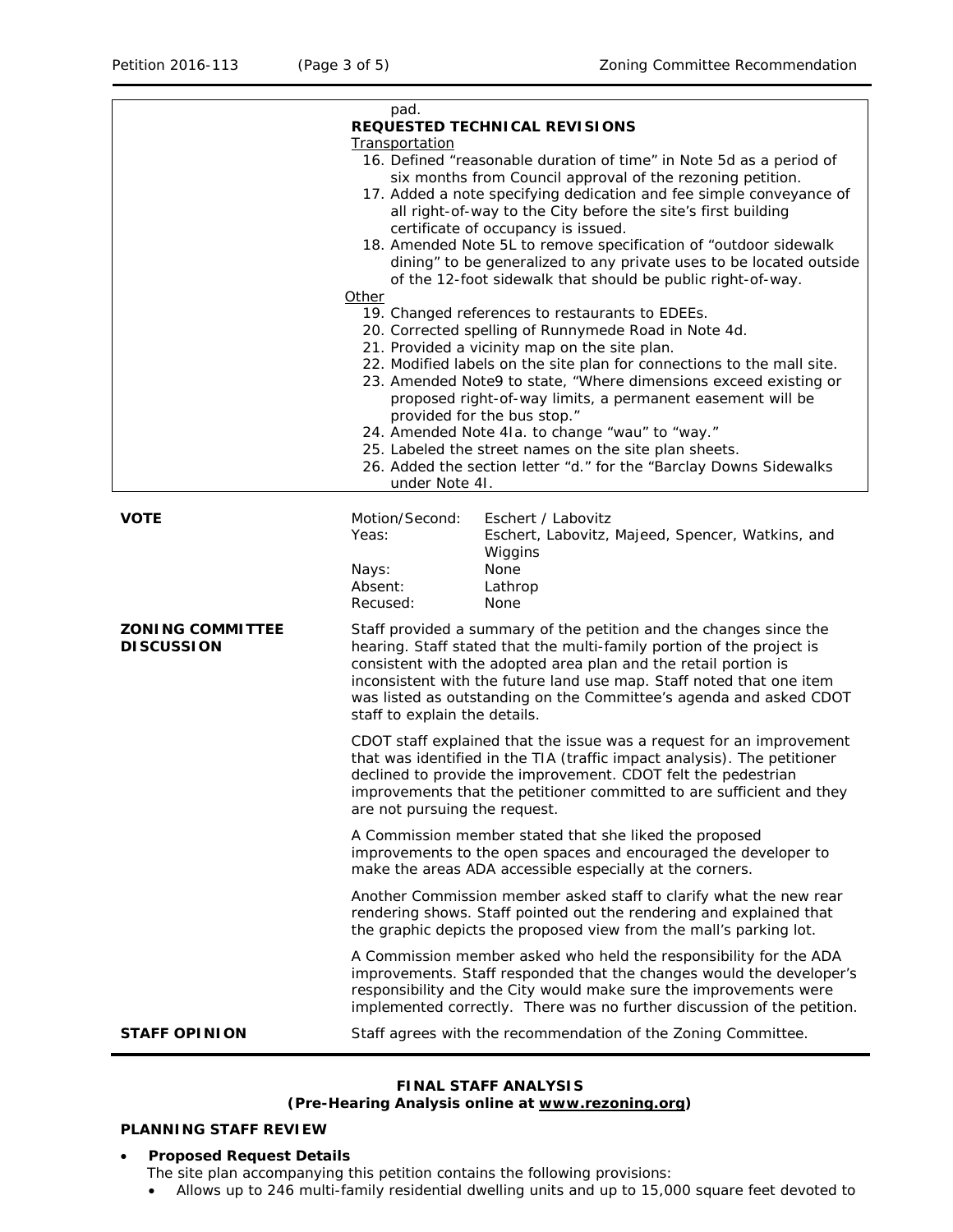non-residential permitted uses, such as retail, eating/drinking/entertainment establishments (EDEEs), and personal service uses with surface and structured parking. Prohibits gasoline service stations with or without a convenience store, accessory drive-through service windows, and car washes except those provided as part of the amenities/accessory uses associated with the proposed apartments.

- Limits the maximum building height to six stories not to exceed 90 feet at the highest point and also not to exceed the other heights per building sides depicted on sheet RZ-6.
- Limits the total number of principal buildings to be developed on the site to one.
- Specifies that the allowed non-residential square footage will be located on the ground floor of the building.
- Proposes pedestrian network improvements to include but not be limited to the following:
	- Barclay Downs Drive and Carnegie Boulevard intersection: enhancements to crosswalks such as paving material, stamping or striping; improvements to the existing refuge island to promote pedestrian safety; improvements for handicap accessibility; and open space features. These improvements would be subject to the approval of CDOT, adjacent property owners, mortgage holders, and Carnegie Center Property Owners Associate, Inc.
	- Barclay Downs Drive sidewalks: commits to contributing \$225,000 to the City of Charlotte for the design and/or construction of sidewalk and/or pedestrian improvements to Barclay Downs Drive in the area from Sayre Street to Runnymede Road or for other pedestrian improvements in the area. If the funds have not been spent within eight years of the approval of the rezoning the contribution will be returned to the petitioner.
- Proposes access to the site from a right-in/right-out drive on Barclay Downs Drive and a full movement drive on Carnegie Boulevard and on Bulfinch Road.
- Provides a 27-foot setback from the future back of curb along Barclay Downs Drive with a 15-foot planting strip and 12-foot sidewalk. Building elements higher than 10 feet above the grade of the sidewalk may encroach up to two feet into the sidewalk area.
- Provides a 25-foot setback from the future back of curb along Carnegie Boulevard and Bulfinch Road with 15-foot planting strips and 10-foot sidewalks.
- Commits to using good faith effort to coordinate with the adjacent property owner for the provision of pedestrian connections from the site to the abutting mall property and mall pedestrian network. These connections would be subject to approval of the adjacent property owner and the petitioner would be relieved of any commitment to the provision of these connections beyond the site if the adjacent owner and the petitioner do not reach an agreement.
- Provides screening for parking, meter banks, roof top HVAC and related mechanical equipment from public view and adjacent property. Prohibits rooftop cell antennas.
- Specifies that plazas and open space areas identified on the site plan will remain open for the public use and not leased or assigned to tenants/owners.
- Specifies that a transition zone with an average width of four feet will be provided along Carnegie Boulevard and Bulfinch Road. Stairs, porches and stoops may encroach into the transition zone or it will be used for enhanced landscaping.
- Provides building design commitments related to building materials, building entrances, scale and massing, blank walls, clear glass windows, operable doors, and balconies.
- Commits to creating focal points at the corner of Barclay Downs Drive and Bulfinch Road and Barclay Downs Drive and Carnegie Boulevard to stimulate pedestrian activity with the first floor of the building designed to address the corner.
- Commits to the relocation of the current CATS bus stop on Barclay Downs Drive in coordination with CATS.
- Requests the following optional provisions:
	- To allow wall signs to have up to 200 square feet of sign surface area per wall or 10% of the wall area to which they are attached, whichever is less.
	- To allow one detached ground mounted sign per street front with a maximum height of five feet and containing up to 65 square feet of sign area.
	- To not require doorways to be recessed into the face of the building when the width of the sidewalk is at least 12 feet and the door does not swing into the 12-foot clear zone, or it's an individual residential doorway designed with an elevated porch stoop.
	- To not require surface and structure parking areas, outdoor dining areas, and loading dock areas (open or enclosed) to be counted as part of the allowable gross floor area for the site.

#### • **Public Plans and Policies**

- The *SouthPark Small Area* Plan (2000) recommends office or office-residential mixture of uses on the subject property and encourages a mixture of office, residential, retail and institutional land uses as part of a livable environment. A key concept of the plan recommendations is to add multi-family residential development to areas zoned for office and retail uses.
- The vision articulated in the *SouthPark Small Area Plan* calls for the SouthPark area to transition